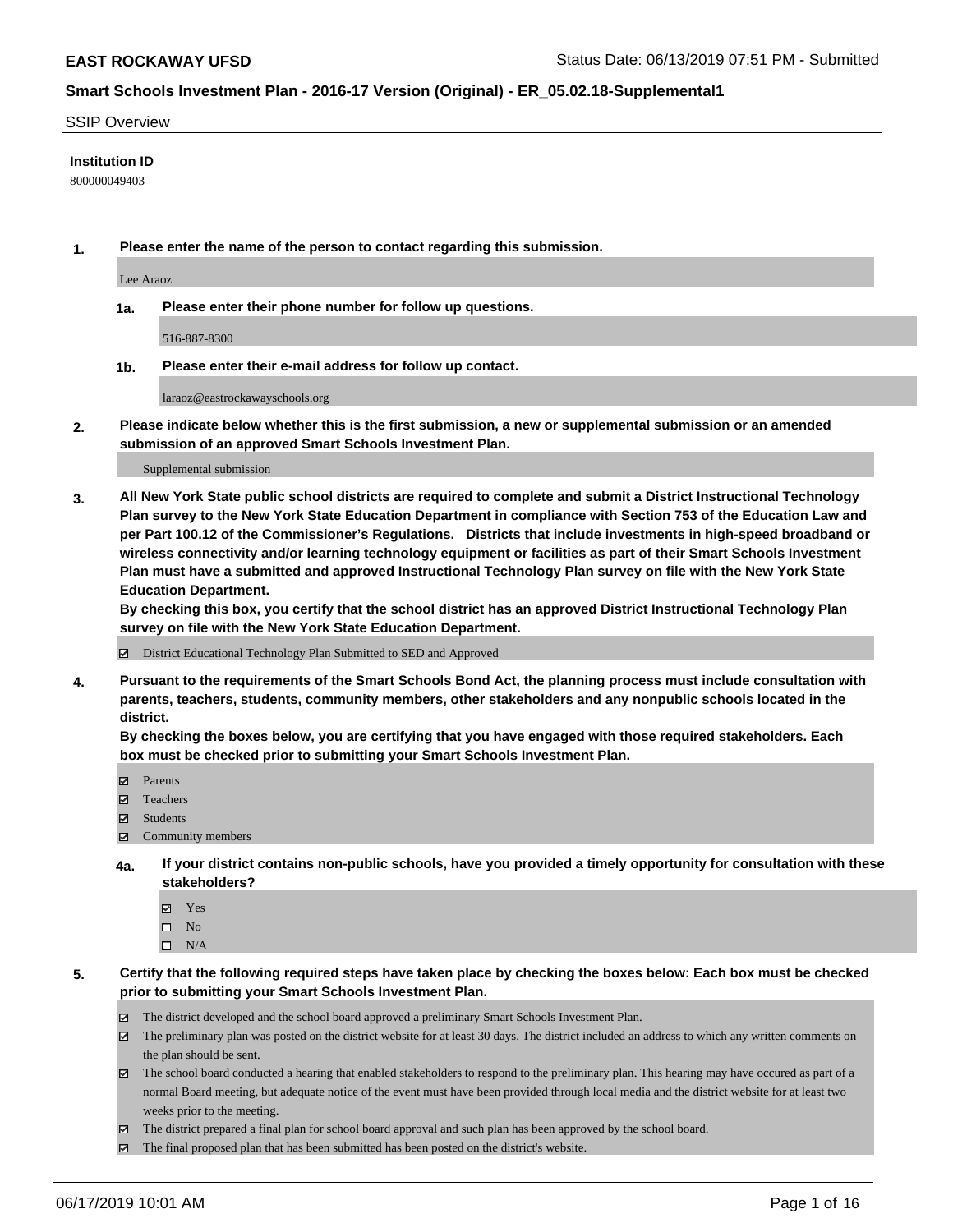SSIP Overview

**5a. Please upload the proposed Smart Schools Investment Plan (SSIP) that was posted on the district's website, along with any supporting materials. Note that this should be different than your recently submitted Educational Technology Survey. The Final SSIP, as approved by the School Board, should also be posted on the website and remain there during the course of the projects contained therein.**

060917\_BOE\_Smart\_Schools\_Bond\_Act\_Presentation\_Phase\_II\_4-20-17\_\_JS.pdf

**5b. Enter the webpage address where the final Smart Schools Investment Plan is posted. The Plan should remain posted for the life of the included projects.**

http://eastrockawayschools.org/Assets/Technology\_Documents/SSBA\_Part2\_Supplemental.pdf?t=636637977601470000

**6. Please enter an estimate of the total number of students and staff that will benefit from this Smart Schools Investment Plan based on the cumulative projects submitted to date.**

1,600

**7. An LEA/School District may partner with one or more other LEA/School Districts to form a consortium to pool Smart Schools Bond Act funds for a project that meets all other Smart School Bond Act requirements. Each school district participating in the consortium will need to file an approved Smart Schools Investment Plan for the project and submit a signed Memorandum of Understanding that sets forth the details of the consortium including the roles of each respective district.**

 $\Box$  The district plans to participate in a consortium to partner with other school district(s) to implement a Smart Schools project.

### **8. Please enter the name and 6-digit SED Code for each LEA/School District participating in the Consortium.**

| <b>Partner LEA/District</b> | <b>ISED BEDS Code</b> |
|-----------------------------|-----------------------|
| (No Response)               | (No Response)         |

#### **9. Please upload a signed Memorandum of Understanding with all of the participating Consortium partners.**

(No Response)

**10. Your district's Smart Schools Bond Act Allocation is:**

\$587,387

**11. Enter the budget sub-allocations by category that you are submitting for approval at this time. If you are not budgeting SSBA funds for a category, please enter 0 (zero.) If the value entered is \$0, you will not be required to complete that survey question.**

|                                       | Sub-<br>Allocations |
|---------------------------------------|---------------------|
| School Connectivity                   | 60,750              |
| Connectivity Projects for Communities | $\overline{0}$      |
| <b>Classroom Technology</b>           | 300,767             |
| Pre-Kindergarten Classrooms           | $\overline{0}$      |
| Replace Transportable Classrooms      | $\Omega$            |
| High-Tech Security Features           | $\Omega$            |
| Totals:                               | 361,517             |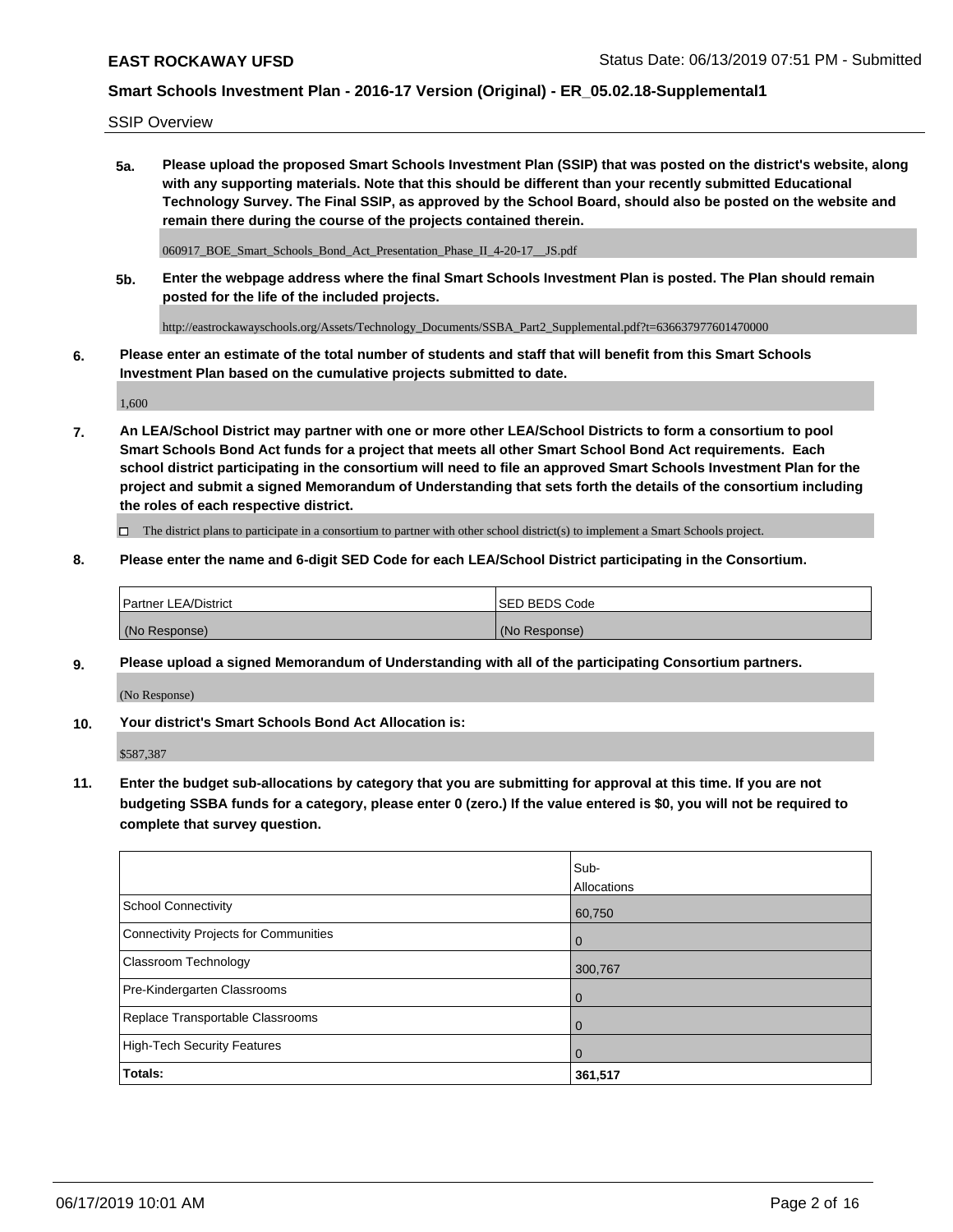School Connectivity

- **1. In order for students and faculty to receive the maximum benefit from the technology made available under the Smart Schools Bond Act, their school buildings must possess sufficient connectivity infrastructure to ensure that devices can be used during the school day. Smart Schools Investment Plans must demonstrate that:**
	- **• sufficient infrastructure that meets the Federal Communications Commission's 100 Mbps per 1,000 students standard currently exists in the buildings where new devices will be deployed, or**
	- **• is a planned use of a portion of Smart Schools Bond Act funds, or**
	- **• is under development through another funding source.**

**Smart Schools Bond Act funds used for technology infrastructure or classroom technology investments must increase the number of school buildings that meet or exceed the minimum speed standard of 100 Mbps per 1,000 students and staff within 12 months. This standard may be met on either a contracted 24/7 firm service or a "burstable" capability. If the standard is met under the burstable criteria, it must be:**

**1. Specifically codified in a service contract with a provider, and**

**2. Guaranteed to be available to all students and devices as needed, particularly during periods of high demand, such as computer-based testing (CBT) periods.**

**Please describe how your district already meets or is planning to meet this standard within 12 months of plan submission.**

The district subscribes to 200MB service through Nassau BOCES and Cablevision. This capacity is burstable and bandwidth can be increased as needed to accommodate periods of high-usage as would be required for computer-based testing.

- **1a. If a district believes that it will be impossible to meet this standard within 12 months, it may apply for a waiver of this requirement, as described on the Smart Schools website. The waiver must be filed and approved by SED prior to submitting this survey.**
	- $\Box$  By checking this box, you are certifying that the school district has an approved waiver of this requirement on file with the New York State Education Department.

### **2. Connectivity Speed Calculator (Required)**

|                  | I Number of<br><b>Students</b> | Multiply by<br>100 Kbps | Divide by 1000 Current Speed<br>to Convert to<br>Required<br>Speed in Mb | l in Mb | Expected<br>Speed to be<br>Attained Within   Required<br>12 Months | <b>Expected Date</b><br><b>When</b><br>Speed Will be<br>Met |
|------------------|--------------------------------|-------------------------|--------------------------------------------------------------------------|---------|--------------------------------------------------------------------|-------------------------------------------------------------|
| Calculated Speed | 1,250                          | 125,000                 | 125                                                                      | 200     | 200                                                                | current                                                     |

### **3. Describe how you intend to use Smart Schools Bond Act funds for high-speed broadband and/or wireless connectivity projects in school buildings.**

The district has already used the SSBA in part 1 to apply for an additional Wireless controller to provide redundancy for our network infrastructure. We already have in-place redundant Palo Alto Firewalls and continue to upgrade our switches and network capability leveraging E-Rate and other resources. The district is using funds in this category to install interactive whiteboards.

**4. Describe the linkage between the district's District Instructional Technology Plan and the proposed projects. (There should be a link between your response to this question and your response to Question 1 in Part E. Curriculum and Instruction "What are the district's plans to use digital connectivity and technology to improve teaching and learning?)**

In our District's Instructional Technology plan, we outline our district's 1:1 initiative, which by the 2018-2019 school year there will be devices in all classrooms K-12. To continue to support this initiative and to maximize instructional resources, our current SMARTBoards which have reached the end of their service life are in need of replacement. This supplemental application allows for the upgrade and installation of many of our obsolete boards.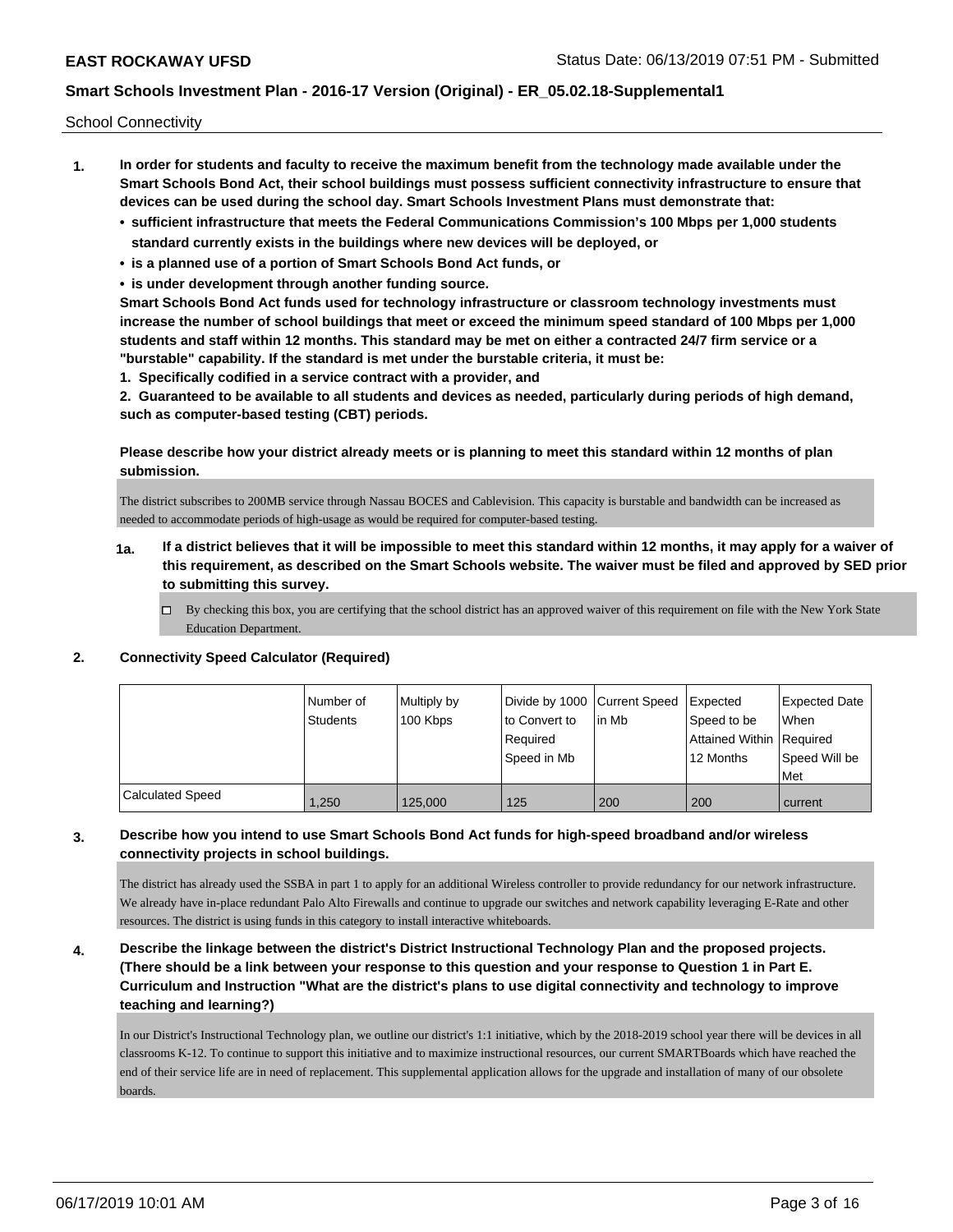School Connectivity

**5. If the district wishes to have students and staff access the Internet from wireless devices within the school building, or in close proximity to it, it must first ensure that it has a robust Wi-Fi network in place that has sufficient bandwidth to meet user demand.**

**Please describe how you have quantified this demand and how you plan to meet this demand.**

Currently, there are over 800 wireless devices in use district-wide. We have ensured that our wireless network can handle this capacity by putting in place access points in every classroom, upgrading our core network infrastructure, installing redundant wireless controllers, and upgrading our network switches. Additionally, leveraging the BOCES Bo-Tie network we have ensured that we have sufficient network bandwidth to support the districts needs.

**6. As indicated on Page 5 of the guidance, the Office of Facilities Planning will have to conduct a preliminary review of all capital projects, including connectivity projects.**

**Please indicate on a separate row each project number given to you by the Office of Facilities Planning.**

| Project Number        |  |
|-----------------------|--|
| 28-02-19-03-7-999-BA2 |  |

**7. Certain high-tech security and connectivity infrastructure projects may be eligible for an expedited review process as determined by the Office of Facilities Planning.**

**Was your project deemed eligible for streamlined review?**

Yes

**7a. Districts that choose the Streamlined Review Process will be required to certify that they have reviewed all installations with their licensed architect or engineer of record and provide that person's name and license number. The licensed professional must review the products and proposed method of installation prior to implementation and review the work during and after completion in order to affirm that the work was codecompliant, if requested.**

 $\boxdot$  I certify that I have reviewed all installations with a licensed architect or engineer of record.

**8. Include the name and license number of the architect or engineer of record.**

| 'Name             | License Number . |
|-------------------|------------------|
| JAG Architects PC | 27360            |

**9. If you are submitting an allocation for School Connectivity complete this table.**

**Note that the calculated Total at the bottom of the table must equal the Total allocation for this category that you entered in the SSIP Overview overall budget.** 

|                                                   | Sub-          |
|---------------------------------------------------|---------------|
|                                                   | Allocation    |
| Network/Access Costs                              | (No Response) |
| <b>Outside Plant Costs</b>                        | (No Response) |
| <b>School Internal Connections and Components</b> | 60,750        |
| <b>Professional Services</b>                      | (No Response) |
| Testing                                           | (No Response) |
| <b>Other Upfront Costs</b>                        | (No Response) |
| <b>Other Costs</b>                                | (No Response) |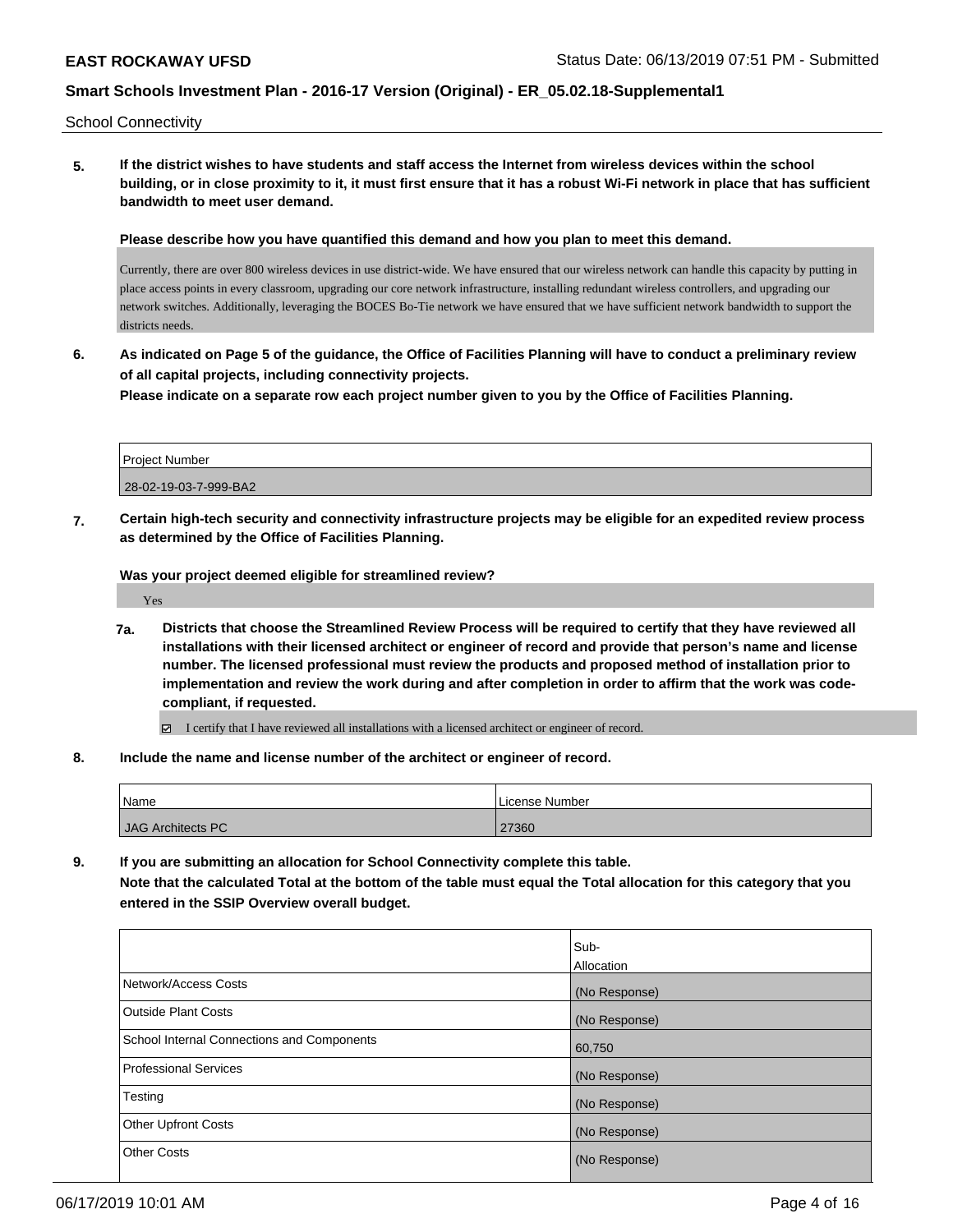School Connectivity

|         | Sub-       |
|---------|------------|
|         | Allocation |
| Totals: | 60,750     |

**10. Please detail the type, quantity, per unit cost and total cost of the eligible items under each sub-category. This is especially important for any expenditures listed under the "Other" category. All expenditures must be eligible for tax-exempt financing to be reimbursed through the SSBA. Sufficient detail must be provided so that we can verify this is the case. If you have any questions, please contact us directly through smartschools@nysed.gov. NOTE: Wireless Access Points should be included in this category, not under Classroom Educational Technology, except those that will be loaned/purchased for nonpublic schools.**

| Select the allowable expenditure | Item to be purchased                                           | Quantity | Cost per Item | <b>Total Cost</b> |
|----------------------------------|----------------------------------------------------------------|----------|---------------|-------------------|
| type.                            |                                                                |          |               |                   |
| Repeat to add another item under |                                                                |          |               |                   |
| each type.                       |                                                                |          |               |                   |
| <b>Connections/Components</b>    | <b>Wiring and Cables for Newline</b><br><b>TruTouch Boards</b> | 81       | 250           | 20,250            |
| Connections/Components           | Installation of Newline TruTouch<br><b>Boards</b>              | 81       | 500           | 40,500            |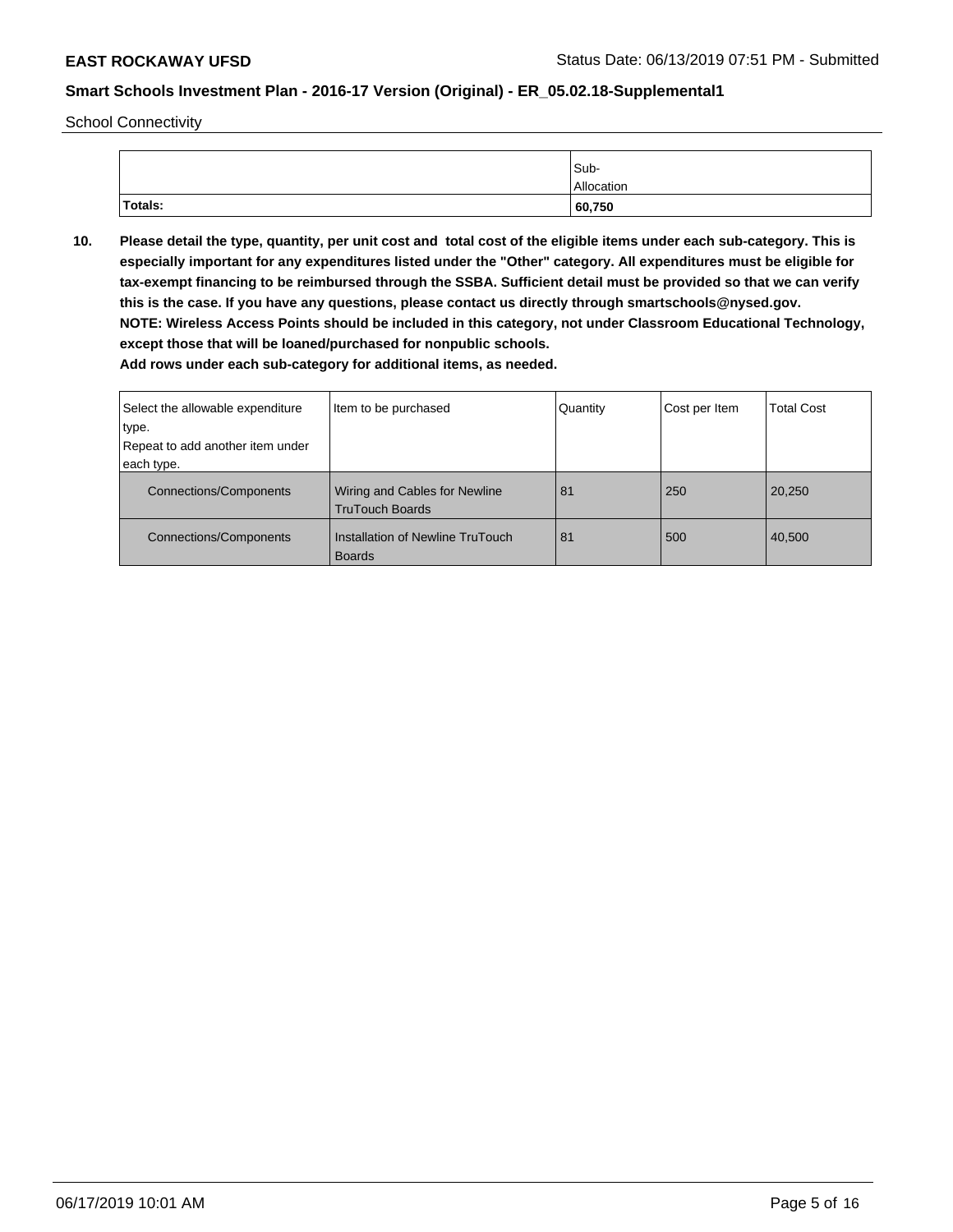Community Connectivity (Broadband and Wireless)

**1. Describe how you intend to use Smart Schools Bond Act funds for high-speed broadband and/or wireless connectivity projects in the community.**

(No Response)

**2. Please describe how the proposed project(s) will promote student achievement and increase student and/or staff access to the Internet in a manner that enhances student learning and/or instruction outside of the school day and/or school building.**

(No Response)

**3. Community connectivity projects must comply with all the necessary local building codes and regulations (building and related permits are not required prior to plan submission).**

 $\Box$  I certify that we will comply with all the necessary local building codes and regulations.

**4. Please describe the physical location of the proposed investment.**

(No Response)

**5. Please provide the initial list of partners participating in the Community Connectivity Broadband Project, along with their Federal Tax Identification (Employer Identification) number.**

| <b>Project Partners</b> | l Federal ID # |
|-------------------------|----------------|
| (No Response)           | (No Response)  |

**6. If you are submitting an allocation for Community Connectivity, complete this table.**

**Note that the calculated Total at the bottom of the table must equal the Total allocation for this category that you entered in the SSIP Overview overall budget.**

|                                    | Sub-Allocation |
|------------------------------------|----------------|
| Network/Access Costs               | (No Response)  |
| <b>Outside Plant Costs</b>         | (No Response)  |
| <b>Tower Costs</b>                 | (No Response)  |
| <b>Customer Premises Equipment</b> | (No Response)  |
| <b>Professional Services</b>       | (No Response)  |
| Testing                            | (No Response)  |
| <b>Other Upfront Costs</b>         | (No Response)  |
| <b>Other Costs</b>                 | (No Response)  |
| Totals:                            | 0              |

**7. Please detail the type, quantity, per unit cost and total cost of the eligible items under each sub-category. This is especially important for any expenditures listed under the "Other" category. All expenditures must be capital-bond eligible to be reimbursed through the SSBA. If you have any questions, please contact us directly through smartschools@nysed.gov.**

| Select the allowable expenditure | Item to be purchased | Quantity      | Cost per Item | <b>Total Cost</b> |
|----------------------------------|----------------------|---------------|---------------|-------------------|
| type.                            |                      |               |               |                   |
| Repeat to add another item under |                      |               |               |                   |
| each type.                       |                      |               |               |                   |
| (No Response)                    | (No Response)        | (No Response) | (No Response) | (No Response)     |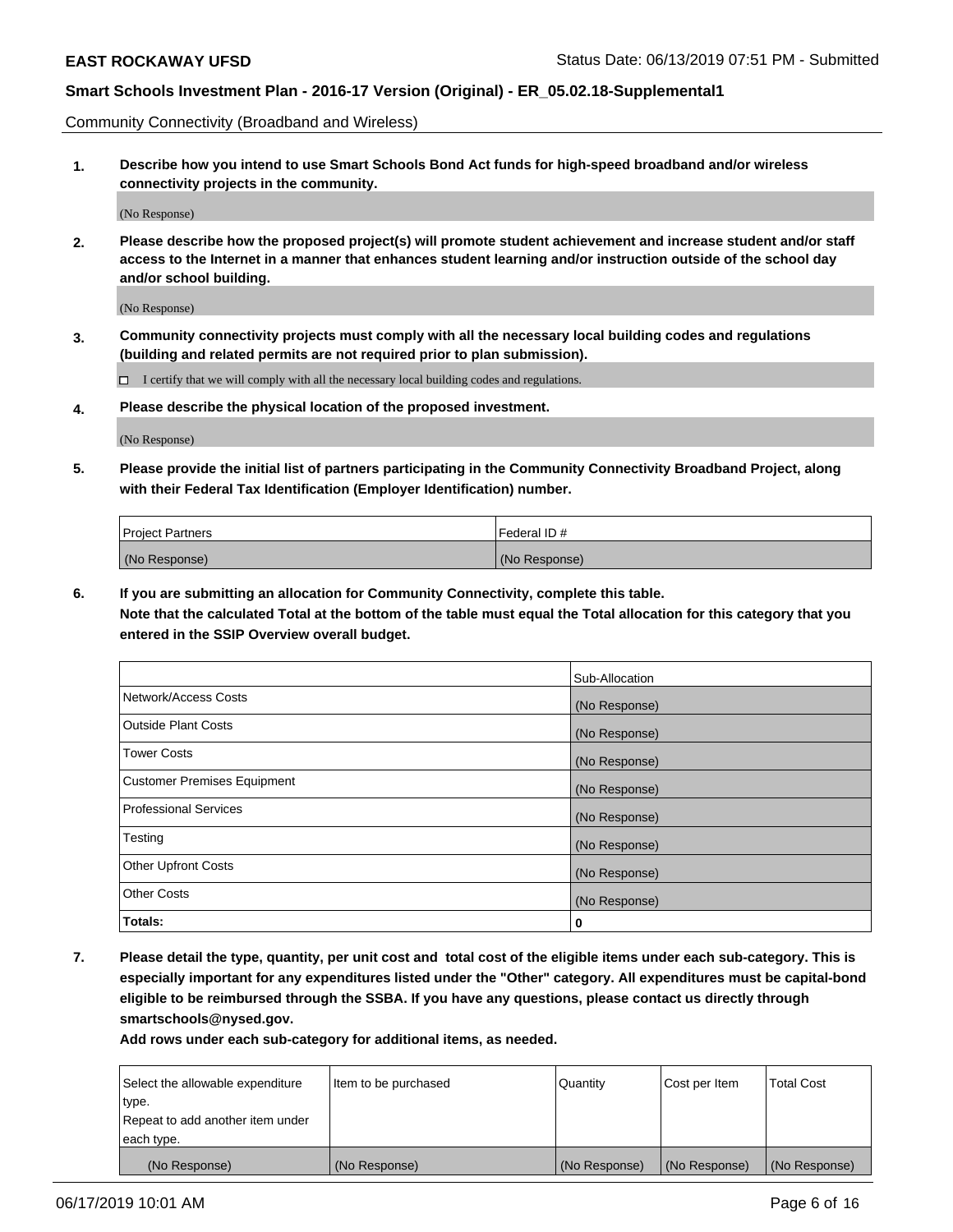#### Classroom Learning Technology

**1. In order for students and faculty to receive the maximum benefit from the technology made available under the Smart Schools Bond Act, their school buildings must possess sufficient connectivity infrastructure to ensure that devices can be used during the school day. Smart Schools Investment Plans must demonstrate that sufficient infrastructure that meets the Federal Communications Commission's 100 Mbps per 1,000 students standard currently exists in the buildings where new devices will be deployed, or is a planned use of a portion of Smart Schools Bond Act funds, or is under development through another funding source. Smart Schools Bond Act funds used for technology infrastructure or classroom technology investments must increase the number of school buildings that meet or exceed the minimum speed standard of 100 Mbps per 1,000 students and staff within 12 months. This standard may be met on either a contracted 24/7 firm service or a "burstable" capability. If the standard is met under the burstable criteria, it must be:**

**1. Specifically codified in a service contract with a provider, and**

**2. Guaranteed to be available to all students and devices as needed, particularly during periods of high demand, such as computer-based testing (CBT) periods.**

**Please describe how your district already meets or is planning to meet this standard within 12 months of plan submission.**

The district subscribes to 200MB service through Nassau BOCES and Cablevision. This capacity is burstable and bandwidth can be increased as needed to accommodate periods of high-usage as would be required for computer-based testing.

- **1a. If a district believes that it will be impossible to meet this standard within 12 months, it may apply for a waiver of this requirement, as described on the Smart Schools website. The waiver must be filed and approved by SED prior to submitting this survey.**
	- By checking this box, you are certifying that the school district has an approved waiver of this requirement on file with the New York State Education Department.

### **2. Connectivity Speed Calculator (Required)**

|                         | Number of | Multiply by | Divide by 1000 Current Speed |        | Expected                 | Expected Date |
|-------------------------|-----------|-------------|------------------------------|--------|--------------------------|---------------|
|                         | Students  | 100 Kbps    | to Convert to                | lin Mb | Speed to be              | <b>When</b>   |
|                         |           |             | Reauired                     |        | Attained Within Required |               |
|                         |           |             | Speed in Mb                  |        | 12 Months                | Speed Will be |
|                         |           |             |                              |        |                          | Met           |
| <b>Calculated Speed</b> | 1.250     | 125,000     | 125                          | 200    | 200                      | current       |

**3. If the district wishes to have students and staff access the Internet from wireless devices within the school building, or in close proximity to it, it must first ensure that it has a robust Wi-Fi network in place that has sufficient bandwidth to meet user demand.**

**Please describe how you have quantified this demand and how you plan to meet this demand.**

Currently there are approximately 500 district-issued mobile devices in use. This will increase by approximately 350 devices in 2017-18 and again in 2018-19. The capacity for 1200 simultaneous connections is supported by the current saturation of wireless access points, but a second wireless controller will be added to support this number of users. Upgraded Firewall capability provides CIPA compliant VPN access for off-campus users. Buildings currently have 100% wireless coverage.

**4. All New York State public school districts are required to complete and submit an Instructional Technology Plan survey to the New York State Education Department in compliance with Section 753 of the Education Law and per Part 100.12 of the Commissioner's Regulations.**

**Districts that include educational technology purchases as part of their Smart Schools Investment Plan must have a submitted and approved Instructional Technology Plan survey on file with the New York State Education Department.**

By checking this box, you are certifying that the school district has an approved Instructional Technology Plan survey on file with the New York State Education Department.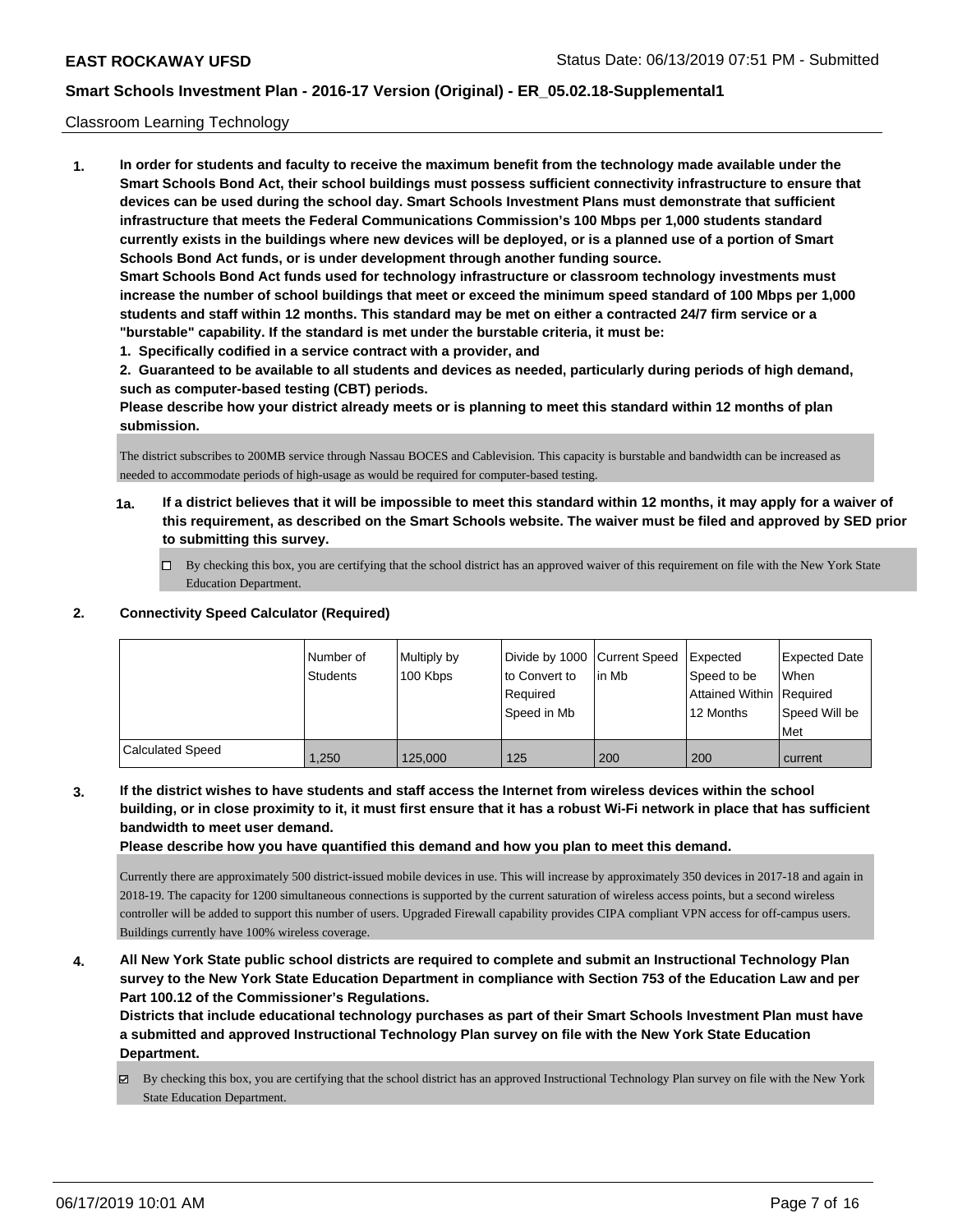#### Classroom Learning Technology

**5. Describe the devices you intend to purchase and their compatibility with existing or planned platforms or systems. Specifically address the adequacy of each facility's electrical, HVAC and other infrastructure necessary to install and support the operation of the planned technology.**

We plan to use this supplemental funding to replace existing interactive whiteboards and projector equipment in classrooms with large-screen touchpanel LED monitors. Students and teachers throughout the district utilize Google Classroom environments. The LED monitors will draw less electrical service than the existing projectors and interactive whiteboards allow students and teachers to access the curriculum through modern wellfunctioning technology.

- **6. Describe how the proposed technology purchases will:**
	- **> enhance differentiated instruction;**
	- **> expand student learning inside and outside the classroom;**
	- **> benefit students with disabilities and English language learners; and**
	- **> contribute to the reduction of other learning gaps that have been identified within the district.**

**The expectation is that districts will place a priority on addressing the needs of students who struggle to succeed in a rigorous curriculum. Responses in this section should specifically address this concern and align with the district's Instructional Technology Plan (in particular Question 2 of E. Curriculum and Instruction: "Does the district's instructional technology plan address the needs of students with disabilities to ensure equitable access to instruction, materials and assessments?" and Question 3 of the same section: "Does the district's instructional technology plan address the provision of assistive technology specifically for students with disabilities to ensure access to and participation in the general curriculum?"**

The new interactive whiteboards will amplify and enhance whole group and differentiated instruction activities in the classroom, replacing our currently obsolete and failing projectors and SMARTBoards. These new LED boards provide increased visibility as well as the ability to have more students interact with the board at once via its increased multi-touch capability. Interactive whiteboards are touch-sensitive systems; allowing kinesthetic learners to grab, touch, and physically explore the content projected on the board. This is especially beneficial to Students with Disabilities who are able to physically as well as visually interact and engage with the digital content on interactive whiteboards. The addition of these boards in classrooms throughout the district will help to reduce the learning gaps identified within the district by providing benefits to those students who may learn better with multiple modalities. Another advantage of the interactive whiteboards is the ability to save everything written on the screen so that information can be shared with students after the lesson has concluded to be used as a study resource. This is especially beneficial for ELL students and Students with Disabilities who may struggle to take notes quickly and accurately. Saved files can easily be shared in Google Classroom so that students have access to all class resources at any time from anywhere.

**7. Where appropriate, describe how the proposed technology purchases will enhance ongoing communication with parents and other stakeholders and help the district facilitate technology-based regional partnerships, including distance learning and other efforts.**

Core curriculum and remedial programs include online home access and parent reports. Google classroom implementation allows all students 24 hour access to assignments, peer collaboration and teacher feedback. We have joined most other school districts in Nassau County in using BOCES widearea network, allowing for collaboration, data-transfer and distance learning opportunities across the county.

The new Touch-Panel screens will allow for teachers to present materials to whole class groups as well as targeted instruction. The teacher will be able to project their screen or students screens on to the panels. Additionally, utilizing the panels teachers will be able to further enhance students distance learning via virtual field-trips and other forms of outreach.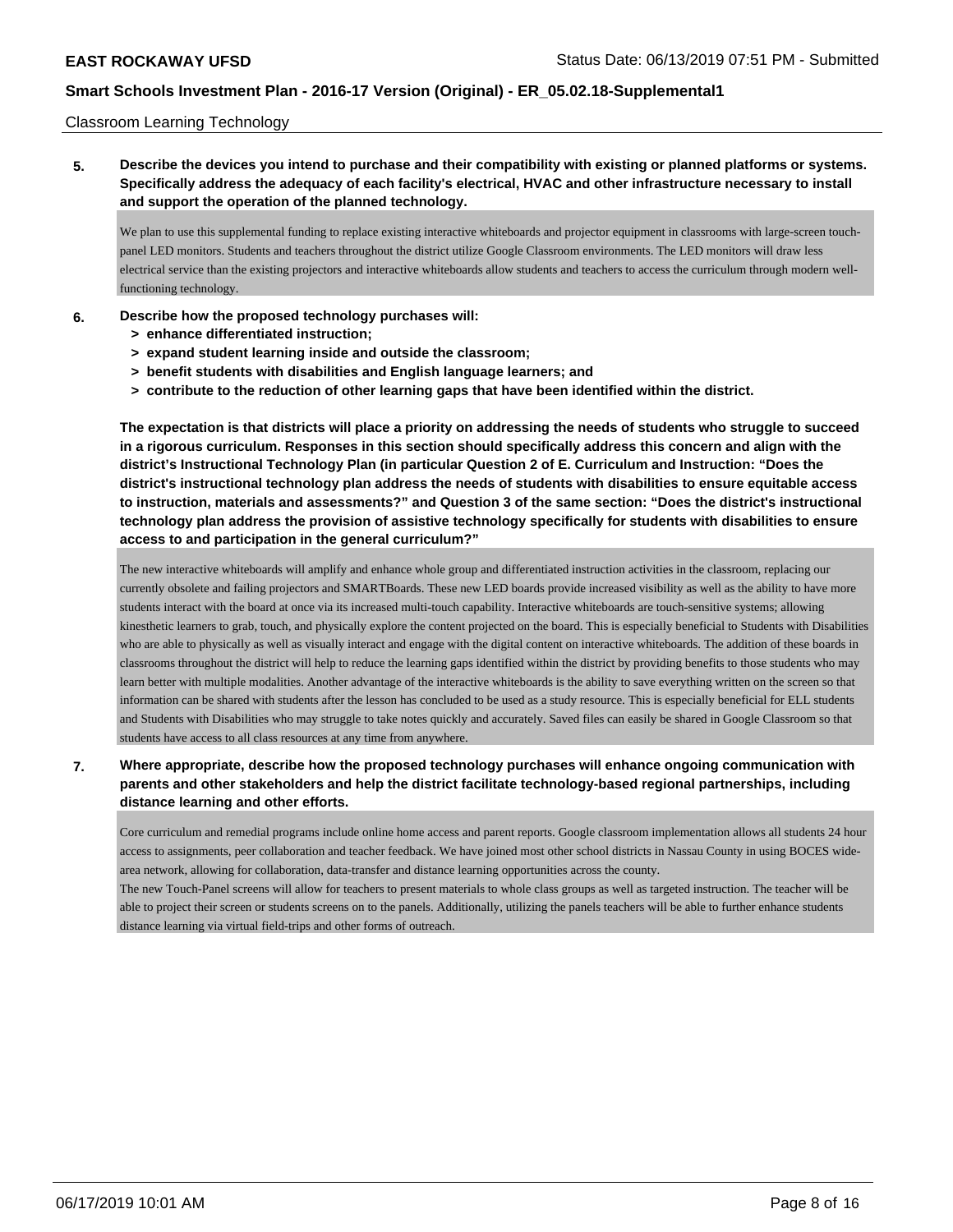#### Classroom Learning Technology

**8. Describe the district's plan to provide professional development to ensure that administrators, teachers and staff can employ the technology purchased to enhance instruction successfully.**

**Note: This response should be aligned and expanded upon in accordance with your district's response to Question 1 of F. Professional Development of your Instructional Technology Plan: "Please provide a summary of professional development offered to teachers and staff, for the time period covered by this plan, to support technology to enhance teaching and learning. Please include topics, audience and method of delivery within your summary."**

Library Media specialists, as well as professional development consultants from Nassau BOCES and elsewhere have provided targeted professional development experiences to support online learning and instructional strategies for one-to-one computing environments. Teachers have received multiple days of training and in-class support for the implementation of mobile device technology and for each of the assessment and curricular programs being used on those devices, in coordination with ongoing professional development in curriculum integration and instructional strategies. Teachers working in a one-to-one model receive additional professional development days in the summer, and throughout the year, supplemented with collegial circle and committee sessions during off-school hours. The Google classroom environment allows for asynchronous collaborative professional development experiences with colleagues. Teachers are initially provided with training to set up their Google classroom environment, and to create, distribute and share documents in Google classroom. They are then trained in the specific online research and collaboration tools in G Suite, to be used in learning activities with their students. After initial training teachers are introduced to a wide variety of web2.0 content creation tools and educational supports, used for student project-based learning activities.

- **9. Districts must contact the SUNY/CUNY teacher preparation program that supplies the largest number of the district's new teachers to request advice on innovative uses and best practices at the intersection of pedagogy and educational technology.**
	- By checking this box, you certify that you have contacted the SUNY/CUNY teacher preparation program that supplies the largest number of your new teachers to request advice on these issues.

#### **9a. Please enter the name of the SUNY or CUNY Institution that you contacted.**

#### CUNY Queens College

**9b. Enter the primary Institution phone number.**

#### 718-997-5220

**9c. Enter the name of the contact person with whom you consulted and/or will be collaborating with on innovative uses of technology and best practices.**

Craig Michaels - Dean of the School of Education

**10. A district whose Smart Schools Investment Plan proposes the purchase of technology devices and other hardware must account for nonpublic schools in the district.**

#### **Are there nonpublic schools within your school district?**

Yes

 $\square$  No

**10a. Describe your plan to loan purchased hardware to nonpublic schools within your district. The plan should use your district's nonpublic per-student loan amount calculated below, within the framework of the guidance. Please enter the date by which nonpublic schools must request classroom technology items. Also, specify in your response the devices that the nonpublic schools have requested, as well as in the in the Budget and the Expenditure Table at the end of the page.**

The district has decided to offer our one non-public school \$57,500 in SSBA (equal to \$250 per student in total) to support their one-to-one initiative. The total SSBA funds provided over three years will be \$57,500 or \$250.00 per nonpublic student, based on the 2014-15 nonpublic enrollment of 230. In part 1 of our SSIP, we included \$24,276 towards Chromebooks for the Non-Public schools. In this supplemental plan, we include the remaining \$33,224. We will be purchasing the same model 11 inch Dell Chromebook that we are buying for our public school students (included as part of part 1 of SSIP) and providing them to St. Raymond's School. The non-public school has requested these devices as they match the Chromebook initiative already in place at St.Raymond's. According to Board of Education policy, the non-public school may not request devices before June 1st of the prior school year.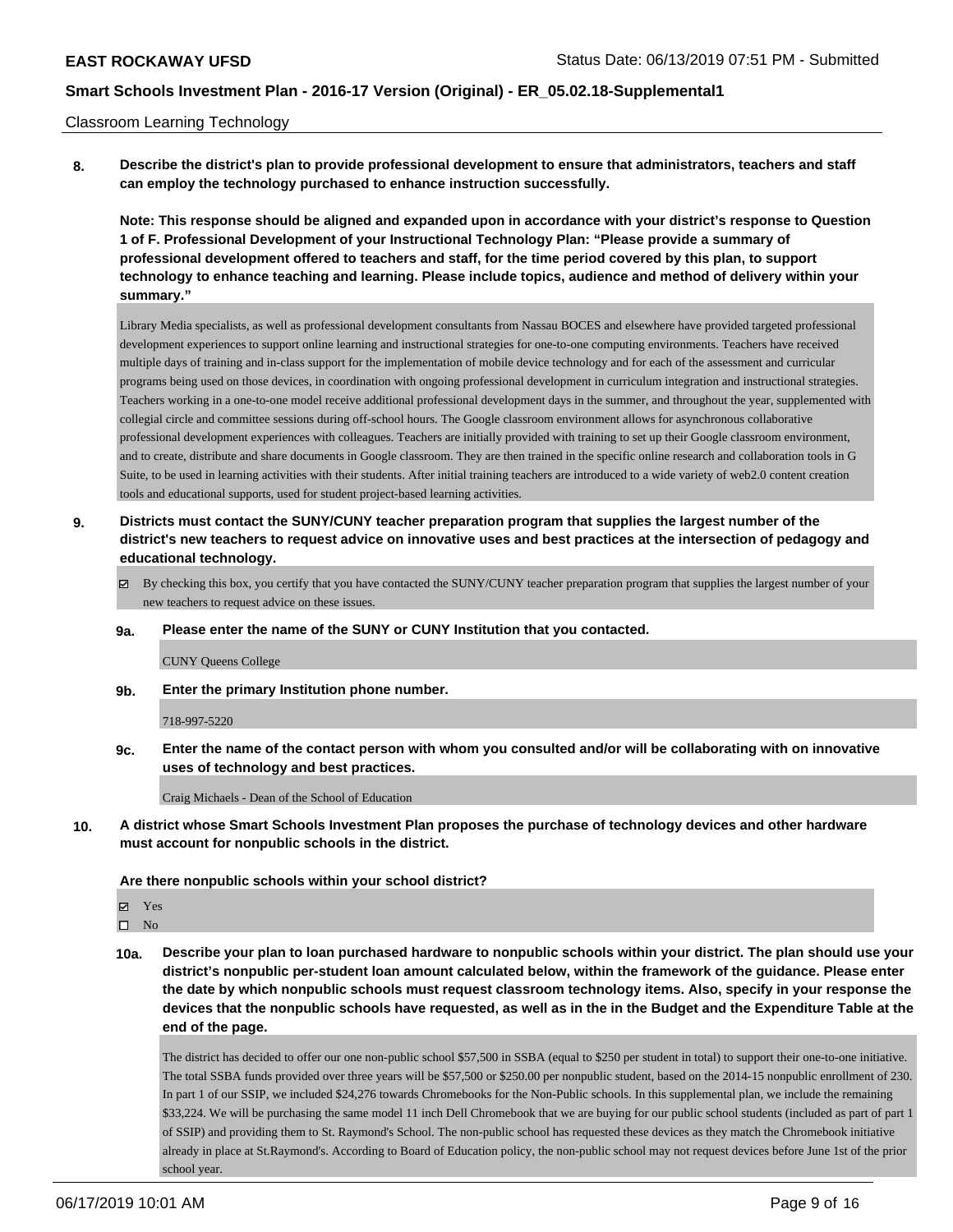Classroom Learning Technology

**10b. A final Smart Schools Investment Plan cannot be approved until school authorities have adopted regulations specifying the date by which requests from nonpublic schools for the purchase and loan of Smart Schools Bond Act classroom technology must be received by the district.**

By checking this box, you certify that you have such a plan and associated regulations in place that have been made public.

**11. Nonpublic Classroom Technology Loan Calculator**

**The Smart Schools Bond Act provides that any Classroom Learning Technology purchases made using Smart Schools funds shall be lent, upon request, to nonpublic schools in the district. However, no school district shall be required to loan technology in amounts greater than the total obtained and spent on technology pursuant to the Smart Schools Bond Act and the value of such loan may not exceed the total of \$250 multiplied by the nonpublic school enrollment in the base year at the time of enactment.**

### **See:**

**http://www.p12.nysed.gov/mgtserv/smart\_schools/docs/Smart\_Schools\_Bond\_Act\_Guidance\_04.27.15\_Final.pdf.**

|                                       | 1. Classroom<br>Technology<br>Sub-allocation | l 2. Public<br>l Enrollment<br>$(2014 - 15)$ | l 3. Nonpublic<br>Enrollment<br>$(2014-15)$ | l 4. Sum of<br>Public and<br>l Nonpublic<br>Enrollment | 15. Total Per<br>Pupil Sub-<br>allocation | l 6. Total<br>  Nonpublic Loan  <br>l Amount |
|---------------------------------------|----------------------------------------------|----------------------------------------------|---------------------------------------------|--------------------------------------------------------|-------------------------------------------|----------------------------------------------|
| Calculated Nonpublic Loan<br>l Amount | 300.767                                      | 1.205                                        | 230                                         | 1.435                                                  | 144                                       | 33.224                                       |

**12. To ensure the sustainability of technology purchases made with Smart Schools funds, districts must demonstrate a long-term plan to maintain and replace technology purchases supported by Smart Schools Bond Act funds. This sustainability plan shall demonstrate a district's capacity to support recurring costs of use that are ineligible for Smart Schools Bond Act funding such as device maintenance, technical support, Internet and wireless fees, maintenance of hotspots, staff professional development, building maintenance and the replacement of incidental items. Further, such a sustainability plan shall include a long-term plan for the replacement of purchased devices and equipment at the end of their useful life with other funding sources.**

 $\boxtimes$  By checking this box, you certify that the district has a sustainability plan as described above.

**13. Districts must ensure that devices purchased with Smart Schools Bond funds will be distributed, prepared for use, maintained and supported appropriately. Districts must maintain detailed device inventories in accordance with generally accepted accounting principles.**

By checking this box, you certify that the district has a distribution and inventory management plan and system in place.

**14. If you are submitting an allocation for Classroom Learning Technology complete this table. Note that the calculated Total at the bottom of the table must equal the Total allocation for this category that you entered in the SSIP Overview overall budget.**

|                          | Sub-Allocation |
|--------------------------|----------------|
| Interactive Whiteboards  | 267,543        |
| Computer Servers         | (No Response)  |
| <b>Desktop Computers</b> | (No Response)  |
| Laptop Computers         | 32,946         |
| <b>Tablet Computers</b>  | (No Response)  |
| <b>Other Costs</b>       | 278            |
| Totals:                  | 300,767        |

**15. Please detail the type, quantity, per unit cost and total cost of the eligible items under each sub-category. This is especially important for any expenditures listed under the "Other" category. All expenditures must be capital-bond eligible to be reimbursed through the SSBA. If you have any questions, please contact us directly through**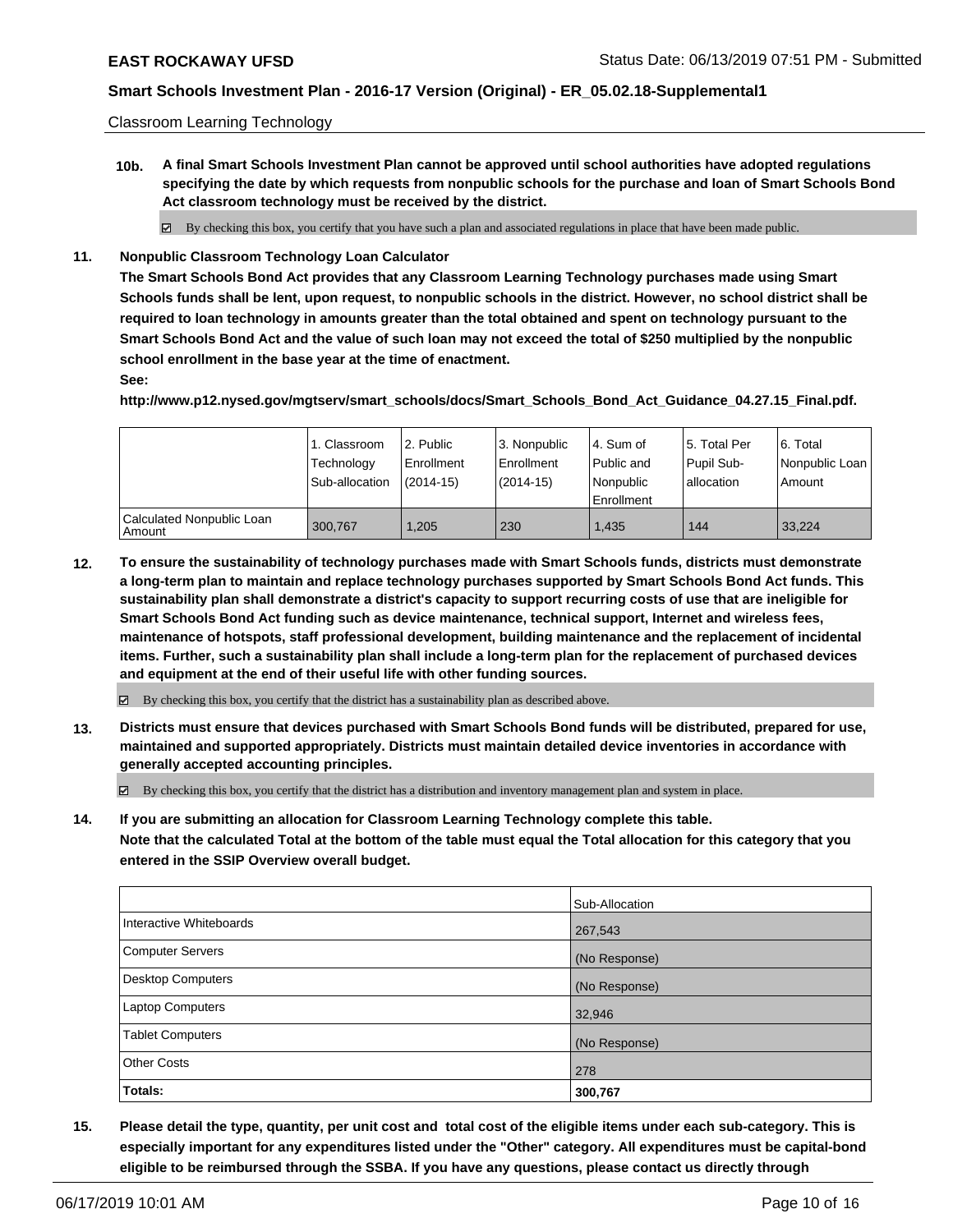Classroom Learning Technology

### **smartschools@nysed.gov.**

**Please specify in the "Item to be Purchased" field which specific expenditures and items are planned to meet the district's nonpublic loan requirement, if applicable.**

**NOTE: Wireless Access Points that will be loaned/purchased for nonpublic schools should ONLY be included in this category, not under School Connectivity, where public school districts would list them. Add rows under each sub-category for additional items, as needed.**

| Select the allowable expenditure<br>type.<br>Repeat to add another item under<br>each type. | Iltem to be Purchased                                      | Quantity | Cost per Item | <b>Total Cost</b> |
|---------------------------------------------------------------------------------------------|------------------------------------------------------------|----------|---------------|-------------------|
| Interactive Whiteboards                                                                     | Newline TruTouch 700 HD LED Multi-<br><b>Touch Display</b> | 81       | 2,988         | 242.028           |
| <b>Laptop Computers</b>                                                                     | 11 inch Dell Chromebook- NonPub                            | 114      | 289           | 32.946            |
| Interactive Whiteboards                                                                     | Over the rail mount for TruTouch                           | 81       | 315           | 25,515            |
| <b>Other Costs</b>                                                                          | <b>Undetermined Nonpublic Loans</b>                        |          | 278           | 278               |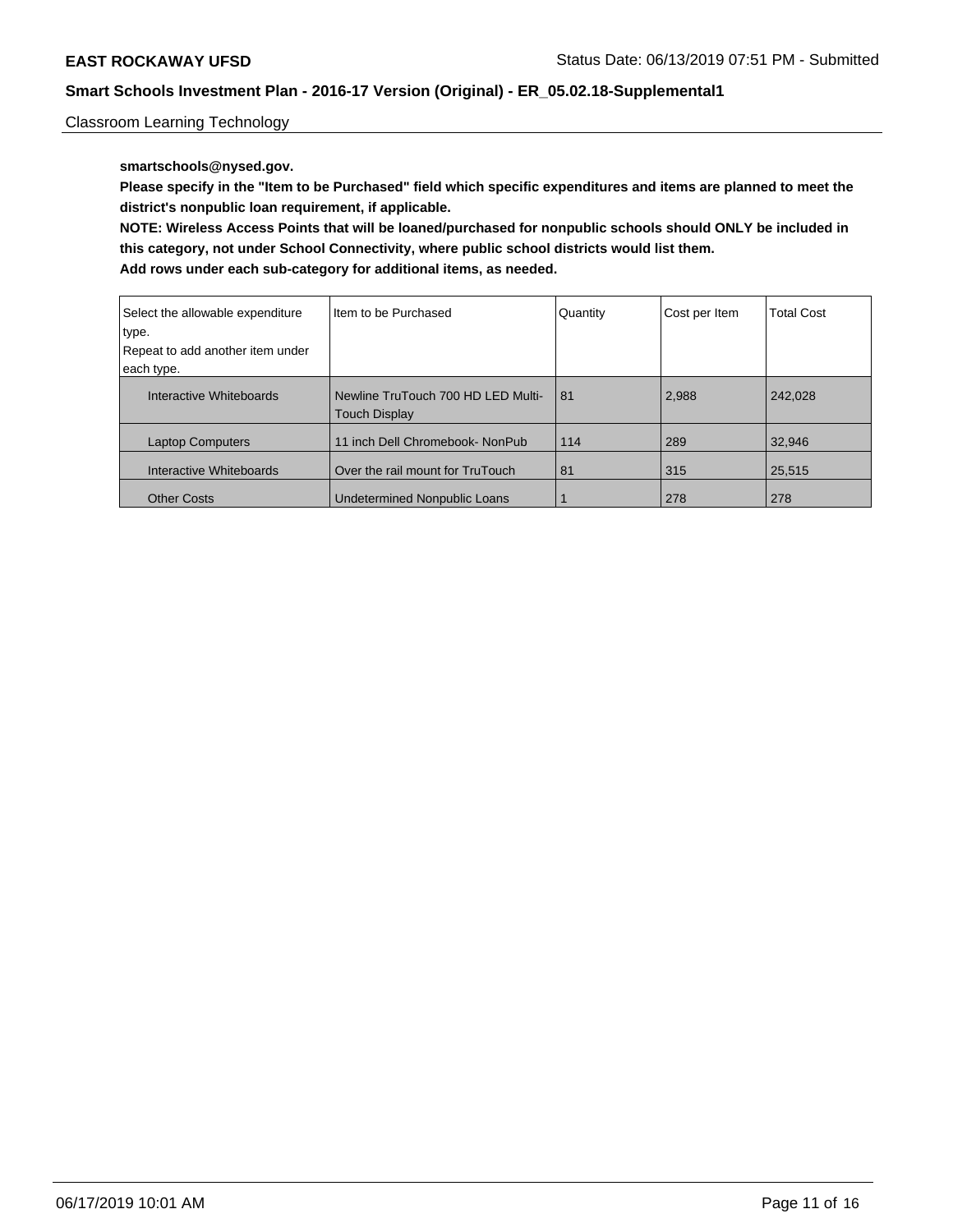#### Pre-Kindergarten Classrooms

**1. Provide information regarding how and where the district is currently serving pre-kindergarten students and justify the need for additional space with enrollment projections over 3 years.**

(No Response)

- **2. Describe the district's plan to construct, enhance or modernize education facilities to accommodate prekindergarten programs. Such plans must include:**
	- **Specific descriptions of what the district intends to do to each space;**
	- **An affirmation that pre-kindergarten classrooms will contain a minimum of 900 square feet per classroom;**
	- **The number of classrooms involved;**
	- **The approximate construction costs per classroom; and**
	- **Confirmation that the space is district-owned or has a long-term lease that exceeds the probable useful life of the improvements.**

(No Response)

**3. Smart Schools Bond Act funds may only be used for capital construction costs. Describe the type and amount of additional funds that will be required to support ineligible ongoing costs (e.g. instruction, supplies) associated with any additional pre-kindergarten classrooms that the district plans to add.**

(No Response)

**4. All plans and specifications for the erection, repair, enlargement or remodeling of school buildings in any public school district in the State must be reviewed and approved by the Commissioner. Districts that plan capital projects using their Smart Schools Bond Act funds will undergo a Preliminary Review Process by the Office of Facilities Planning.**

**Please indicate on a separate row each project number given to you by the Office of Facilities Planning.**

| Project Number |  |
|----------------|--|
| (No Response)  |  |
|                |  |

**5. If you have made an allocation for Pre-Kindergarten Classrooms, complete this table.**

**Note that the calculated Total at the bottom of the table must equal the Total allocation for this category that you entered in the SSIP Overview overall budget.**

|                                          | Sub-Allocation |
|------------------------------------------|----------------|
| Construct Pre-K Classrooms               | (No Response)  |
| Enhance/Modernize Educational Facilities | (No Response)  |
| <b>Other Costs</b>                       | (No Response)  |
| Totals:                                  | 0              |

**6. Please detail the type, quantity, per unit cost and total cost of the eligible items under each sub-category. This is especially important for any expenditures listed under the "Other" category. All expenditures must be capital-bond eligible to be reimbursed through the SSBA. If you have any questions, please contact us directly through smartschools@nysed.gov.**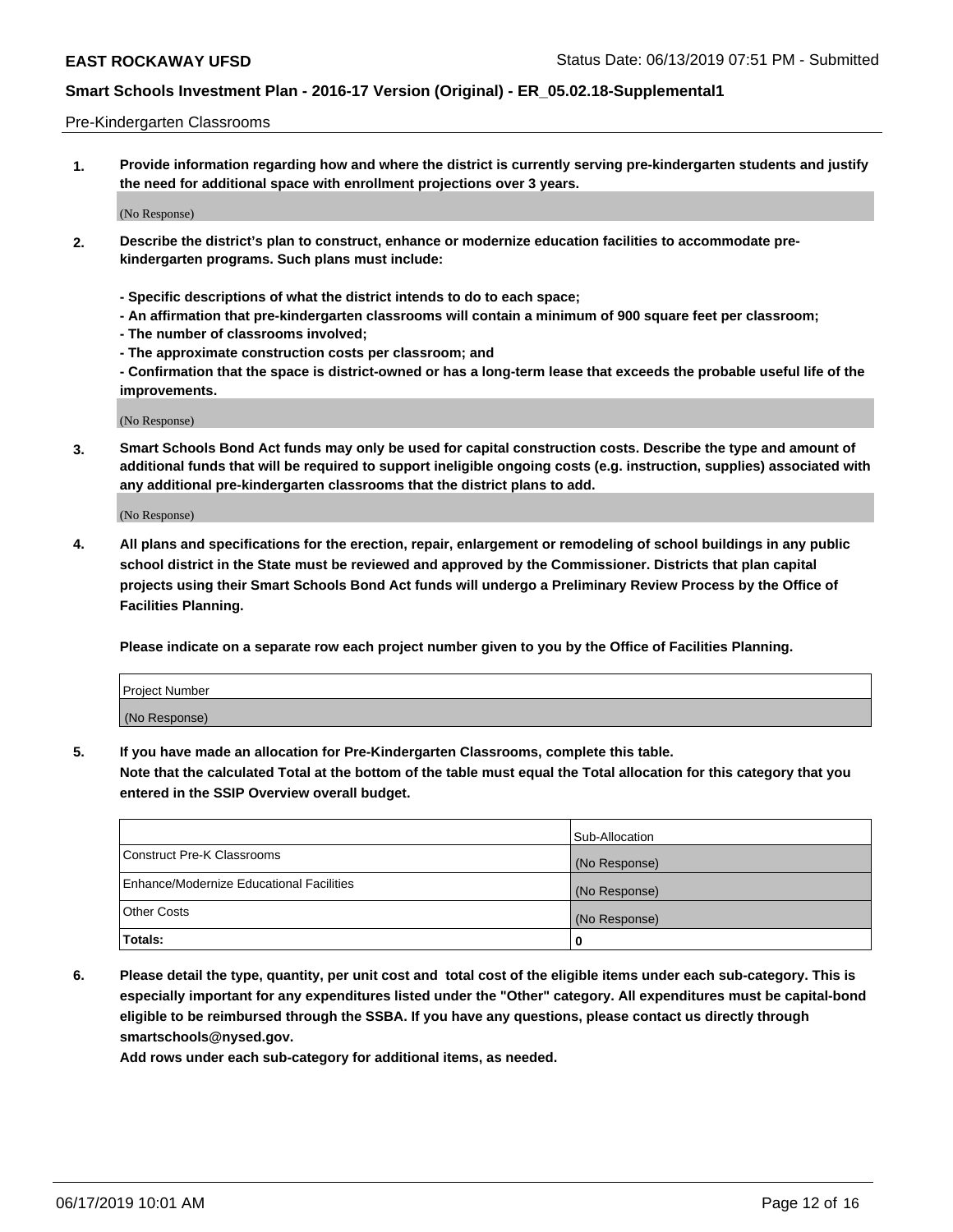Pre-Kindergarten Classrooms

| Select the allowable expenditure | Item to be purchased | Quantity      | Cost per Item | <b>Total Cost</b> |
|----------------------------------|----------------------|---------------|---------------|-------------------|
| type.                            |                      |               |               |                   |
| Repeat to add another item under |                      |               |               |                   |
| each type.                       |                      |               |               |                   |
| (No Response)                    | (No Response)        | (No Response) | (No Response) | (No Response)     |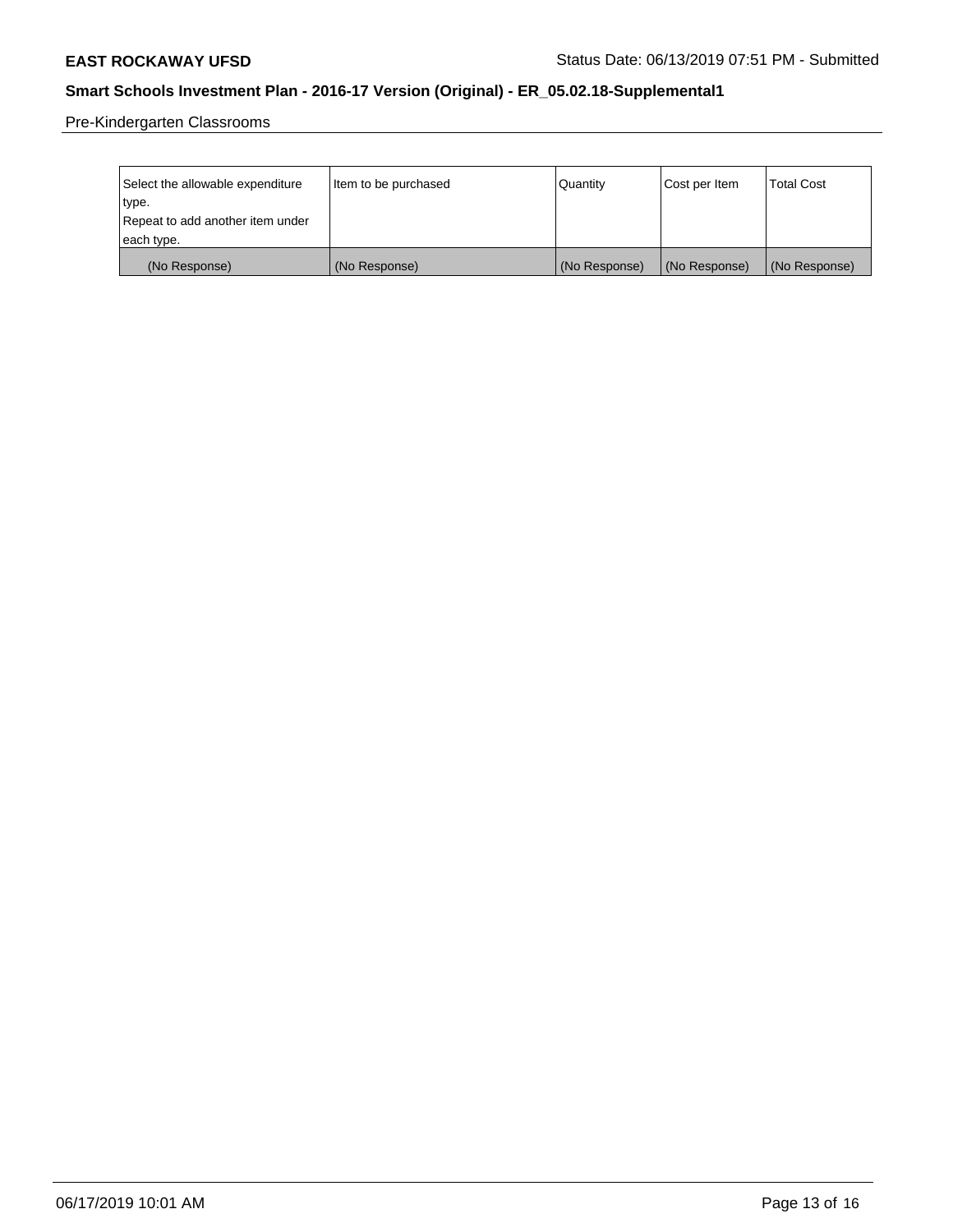Replace Transportable Classrooms

**1. Describe the district's plan to construct, enhance or modernize education facilities to provide high-quality instructional space by replacing transportable classrooms.**

(No Response)

**2. All plans and specifications for the erection, repair, enlargement or remodeling of school buildings in any public school district in the State must be reviewed and approved by the Commissioner. Districts that plan capital projects using their Smart Schools Bond Act funds will undergo a Preliminary Review Process by the Office of Facilities Planning.**

**Please indicate on a separate row each project number given to you by the Office of Facilities Planning.**

| Project Number |  |
|----------------|--|
|                |  |
|                |  |
|                |  |
|                |  |
| (No Response)  |  |
|                |  |
|                |  |
|                |  |

**3. For large projects that seek to blend Smart Schools Bond Act dollars with other funds, please note that Smart Schools Bond Act funds can be allocated on a pro rata basis depending on the number of new classrooms built that directly replace transportable classroom units.**

**If a district seeks to blend Smart Schools Bond Act dollars with other funds describe below what other funds are being used and what portion of the money will be Smart Schools Bond Act funds.**

(No Response)

**4. If you have made an allocation for Replace Transportable Classrooms, complete this table. Note that the calculated Total at the bottom of the table must equal the Total allocation for this category that you entered in the SSIP Overview overall budget.**

|                                                | Sub-Allocation |
|------------------------------------------------|----------------|
| Construct New Instructional Space              | (No Response)  |
| Enhance/Modernize Existing Instructional Space | (No Response)  |
| <b>Other Costs</b>                             | (No Response)  |
| Totals:                                        | 0              |

**5. Please detail the type, quantity, per unit cost and total cost of the eligible items under each sub-category. This is especially important for any expenditures listed under the "Other" category. All expenditures must be capital-bond eligible to be reimbursed through the SSBA. If you have any questions, please contact us directly through smartschools@nysed.gov.**

| Select the allowable expenditure | Item to be purchased | l Quantitv    | Cost per Item | <b>Total Cost</b> |
|----------------------------------|----------------------|---------------|---------------|-------------------|
| type.                            |                      |               |               |                   |
| Repeat to add another item under |                      |               |               |                   |
| each type.                       |                      |               |               |                   |
| (No Response)                    | (No Response)        | (No Response) | (No Response) | (No Response)     |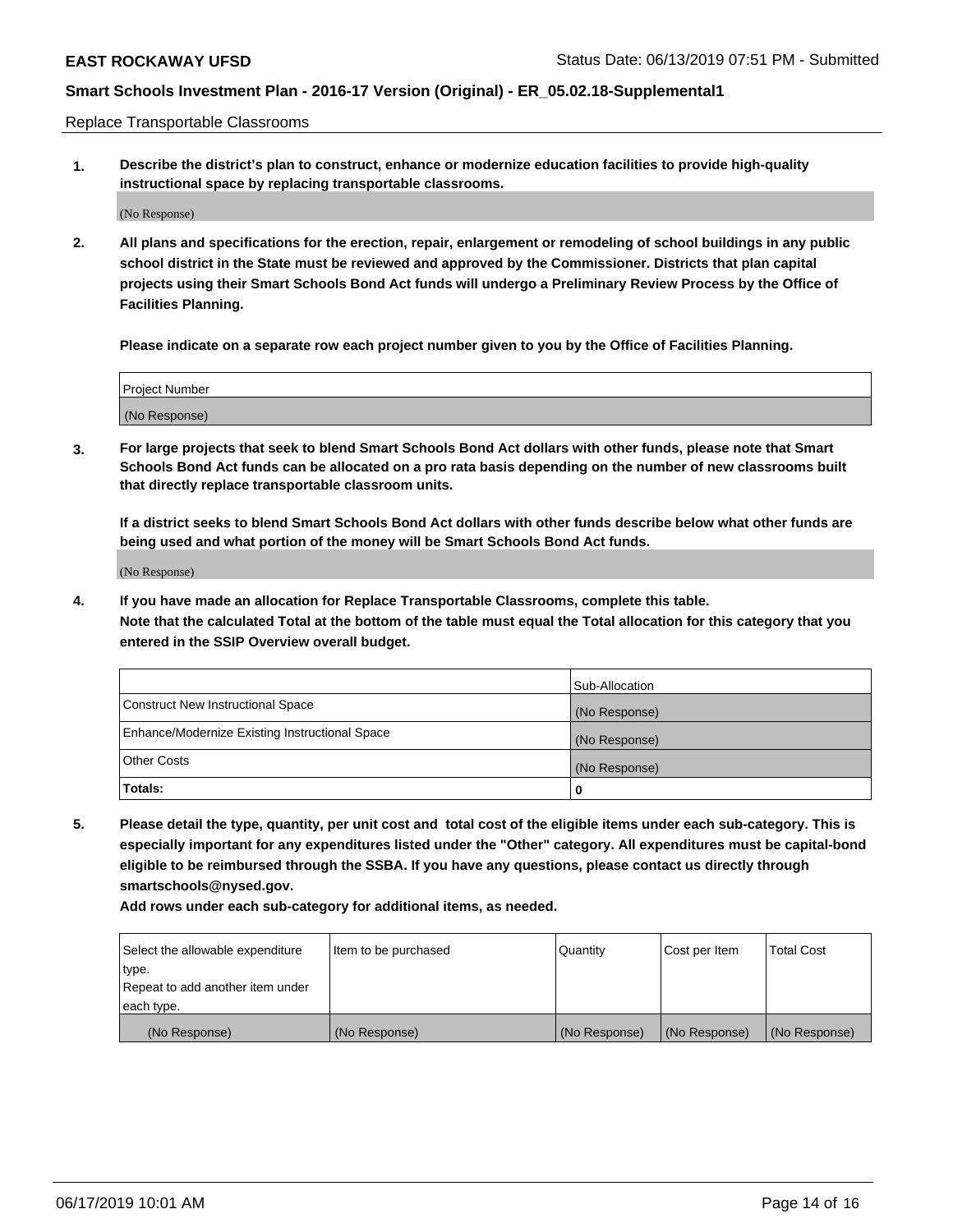High-Tech Security Features

**1. Describe how you intend to use Smart Schools Bond Act funds to install high-tech security features in school buildings and on school campuses.**

(No Response)

**2. All plans and specifications for the erection, repair, enlargement or remodeling of school buildings in any public school district in the State must be reviewed and approved by the Commissioner. Districts that plan capital projects using their Smart Schools Bond Act funds will undergo a Preliminary Review Process by the Office of Facilities Planning.** 

**Please indicate on a separate row each project number given to you by the Office of Facilities Planning.**

| <b>Project Number</b> |  |
|-----------------------|--|
| (No Response)         |  |

- **3. Was your project deemed eligible for streamlined Review?**
	- Yes
	- $\square$  No
- **4. Include the name and license number of the architect or engineer of record.**

| <b>Name</b>   | License Number |
|---------------|----------------|
| (No Response) | (No Response)  |

**5. If you have made an allocation for High-Tech Security Features, complete this table.**

**Note that the calculated Total at the bottom of the table must equal the Total allocation for this category that you entered in the SSIP Overview overall budget.**

|                                                      | Sub-Allocation |
|------------------------------------------------------|----------------|
| Capital-Intensive Security Project (Standard Review) | (No Response)  |
| <b>Electronic Security System</b>                    | (No Response)  |
| <b>Entry Control System</b>                          | (No Response)  |
| Approved Door Hardening Project                      | (No Response)  |
| <b>Other Costs</b>                                   | (No Response)  |
| Totals:                                              | 0              |

**6. Please detail the type, quantity, per unit cost and total cost of the eligible items under each sub-category. This is especially important for any expenditures listed under the "Other" category. All expenditures must be capital-bond eligible to be reimbursed through the SSBA. If you have any questions, please contact us directly through smartschools@nysed.gov.**

| Select the allowable expenditure | Item to be purchased | Quantity      | Cost per Item | <b>Total Cost</b> |
|----------------------------------|----------------------|---------------|---------------|-------------------|
| type.                            |                      |               |               |                   |
| Repeat to add another item under |                      |               |               |                   |
| each type.                       |                      |               |               |                   |
| (No Response)                    | (No Response)        | (No Response) | (No Response) | (No Response)     |